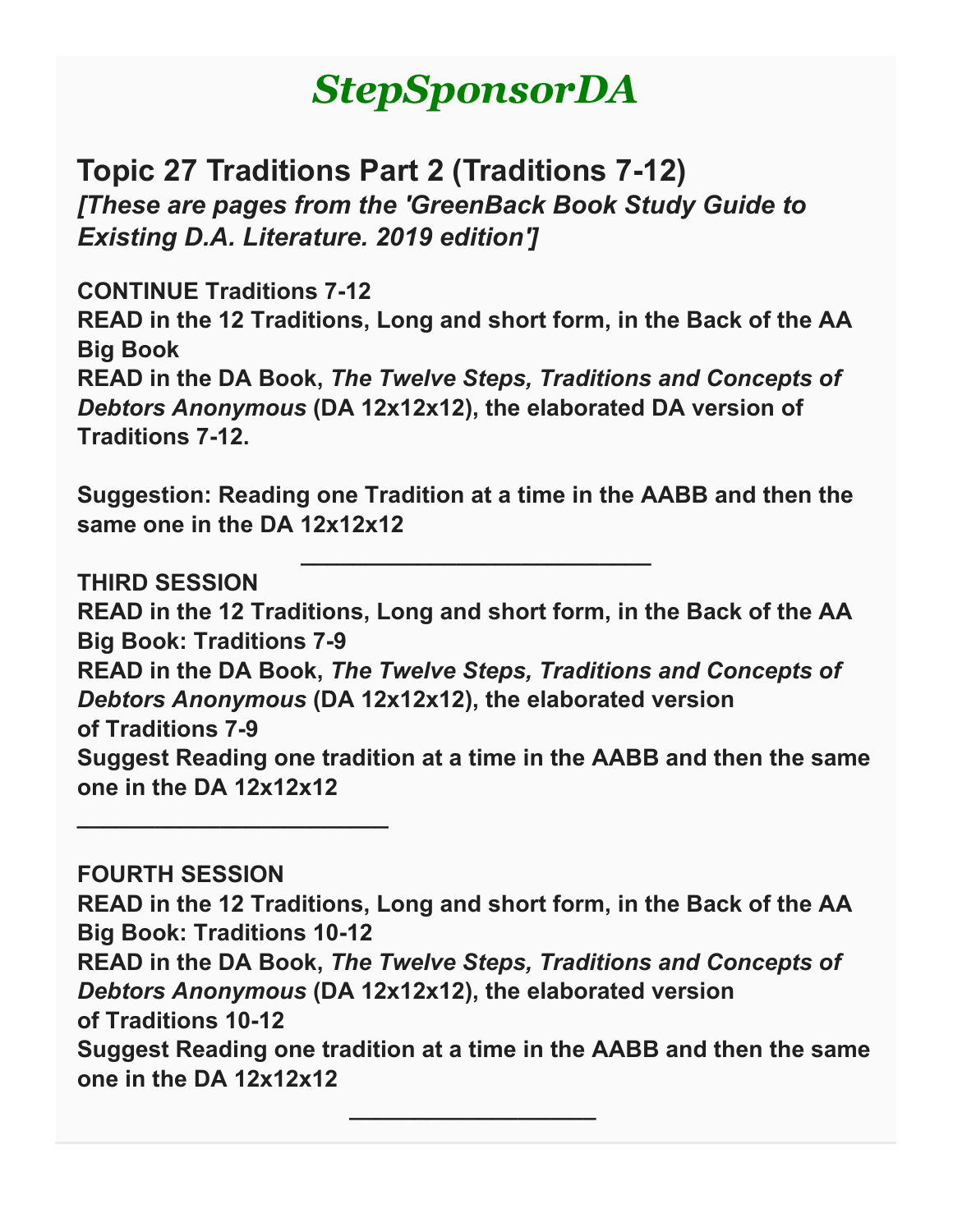## **CONTINUE DAILY ACTION ASSIGNMENTS GOING FORWARD:**

**· REVIEW the Action List from the previous session. Be current with that before going on to this week's Action List.** *It is absolutely OK, really advisable, to pick up where you left off.*

## **PRAYER CARDS**

**On individual 3x5 cards, keep each of the daily prayers; keep several sets - One set for by the bed, one for your wallet, your desk, vanity mirror, car or other place you frequently look.**

**These Daily Prayers include:**

- **o Serenity and Step 3 prayers of AA/DA**
- **o Step 4-5 resentment, fear and harms prayers**
- **o 6th Step Prayer for willingness and the 7th step prayers of AA/DA for the character defects to be removed**
- **o Step 8 & 9 prayers for willingness to make amends to all persons harmed**
- **o 10th Step Daily Prayers**
- **o 11th Step Daily Prayers**

## **DAILY**

- **· One Day at a Time Abstain from New Unsecured Debt (consider setting a date for your last unsecured debt or your DA Birthday)**
- **· Call a DA member. Ask for support maintaining your DA program work, especially 10th step writing**
- **· Read from a piece of DA or AA Literature, including material on the traditions**
- **· Answer the study questions as indicated**
- **· Keep a spending record as you spend**

**Every morning: Pray for willingness to work your DA program**

- **o Pray the Serenity Prayer**
- **o Pray BOTH the Third Step Prayers, AA's p 63 and DA's p 19**

**o Pray the resentment, fear and harms prayers as needed, as they apply.**

- **o Pray the 6th Step Prayer for willingness**
- **· Pray both 7th step prayers for the character defects to be removed**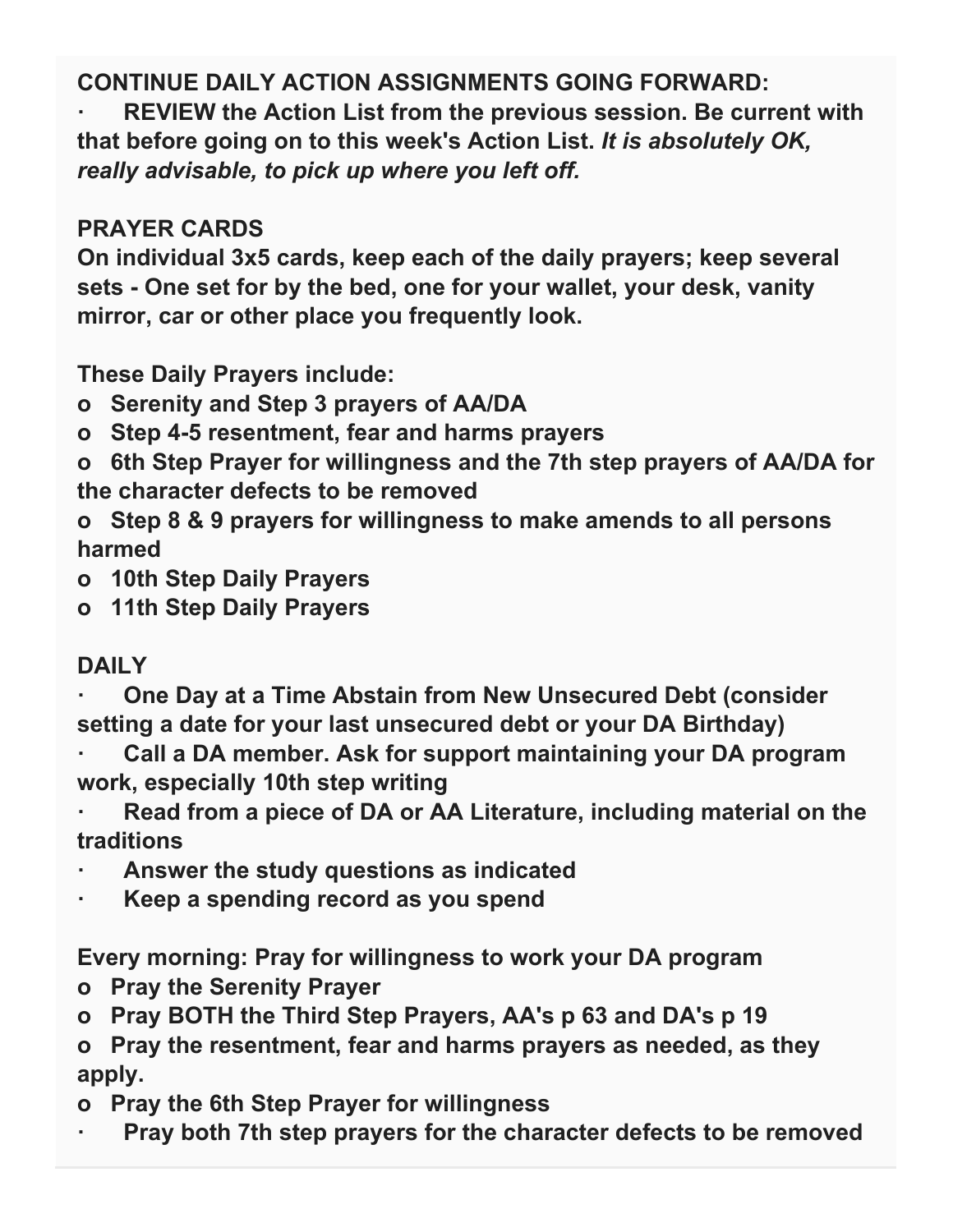**(AABB p 76:2; DA 12x12x12 p 33).**

**· Pray for willingness to make amends to all those you have harmed (AABB p 76:3).** 

- **· Read pp 86-88 in the AA Big Book every morning.**
- **· Pray the 11th Step prayers every morning, BB pp 86-88**
- **· Continue meditation with your morning prayer time**

**· Pray these prayers all through the day and consider carrying your prayer cards with you.**

**Each Evening:**

**CONTINUE NIGHTLY 10th STEP WORK BY READING AABB p 84:2 OR 86:1**

**Take Step 10 inventory before bed on a nightly basis Pray the 10th Step prayers every night.**

**Consider record compiling of your income and expenses, if not nightly, then weekly.**

**Spend some time on the READINGS in this study each day as you can, at least 15-20 min or more. Let whatever amount of time you have be good enough. Keep coming back.**

#### **FREQUENTLY: MAKE AMENDS**

- **CONTINUE TO REVIEW YOUR 8th STEP AMENDS LIST,**
- **ADD OTHER AMENDS TO THIS LIST AS THEY COME UP,**
- **PRAY FOR WILLINGNESS TO MAKE AMENDS TO THEM ALL,**
- **CONTINUE MAKING AMENDS FROM YOUR STEP LIST**

**HAVE ADDITIONAL PRESSURE RELIEF MEETINGS. (PRM's)**

**ACTION PLAN AND SPENDING PLAN**

• **WHEN DOING YOUR NUMBERS, AS FEELINGS AND FEARS MAY COME UP,**

**REVISIT THE STEPS 4-7 (AA Big Book pp 64-71)**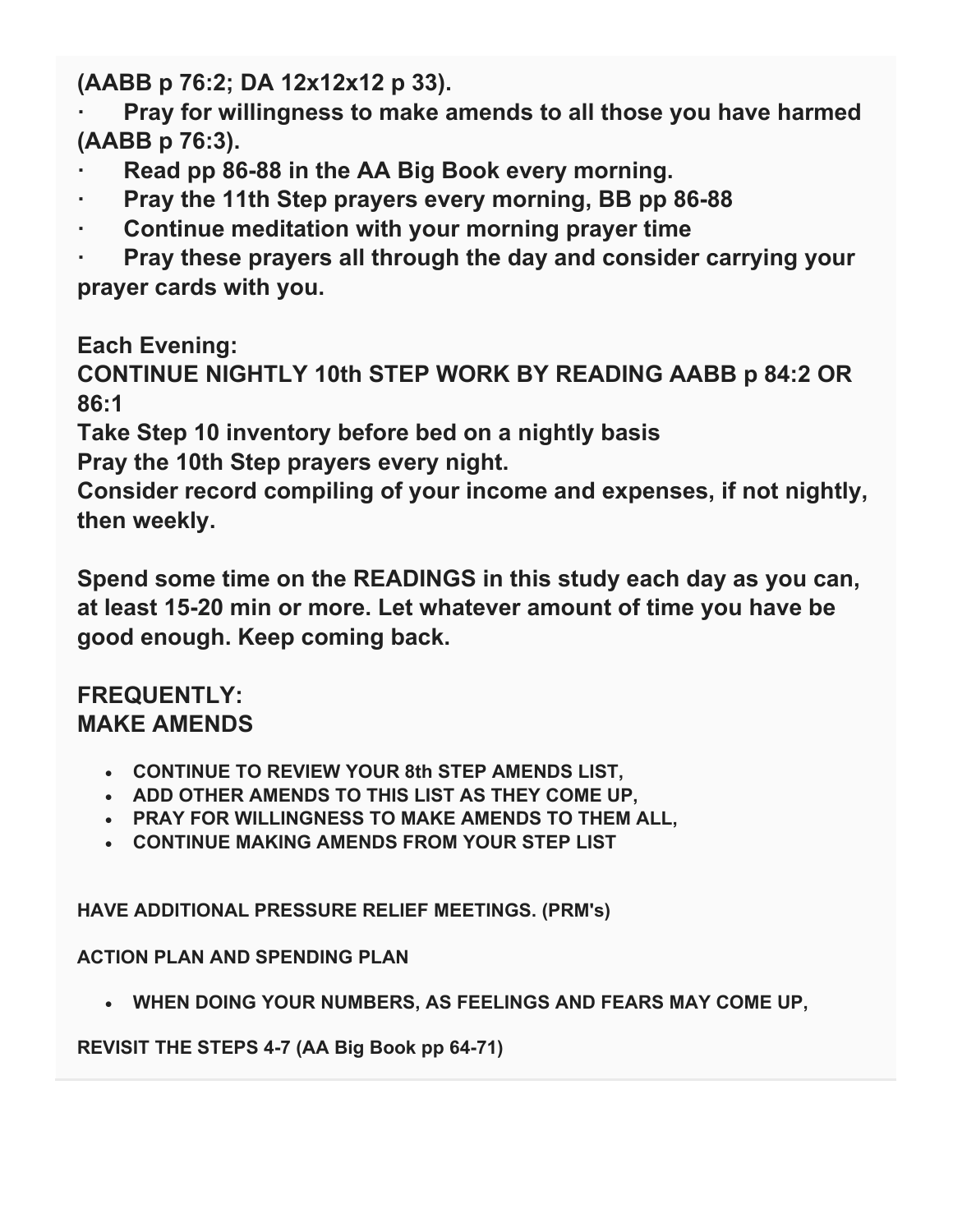- **USE PRAYER AND BOOK ENDING PHONE CALLS TO GAIN SUPPORT TO FOLLOW THROUGH WITH YOUR PRESSURE RELIEF MEETING ACTION PLAN AND SPENDING PLAN**
- **BUSINESS DEBTORS: If you are self-employed or own a business, KEEP two or more separate sets of spending/income records: one for personal and one for each business endeavor. If possible, find a business owner to participate in your PRG.**
- **AFTER YOUR PRM's AND AFTER PRAYER TIME, REVIEW YOUR SPENDING PLAN, and look for discretionary money, and form a realistic debt repayment plan, spending plan and action plan to fund and realize your visions.**

### **WEEKLY**

**· Attend at least one solution-oriented DA meeting - listen for the DA concepts**

**· At your meeting, share only solutions and only if you have experience doing the work of the meeting topic. If you do not have a solution to share, listen for program-working members of your meetings and ask for their phone numbers or email addresses.**

**· CALL your DA sponsor or DA phone study partner or another DA member.**

**· Ask for support maintaining your DA program work and following through on your action plans.**

**· Share in meetings your availability for sponsorship, phone calls.**

**· If you have a sponsee or temporary sponsee, take them through the DA/AA literature.** 

- **· Consider using the latest edition of this study guide.**
- **· ASK at your meeting, for 2 members to be part of your regular PRG.**

**· Weekly or monthly, take your entries from your daily spending record and compile them into categories. Look at these against your spending plan.**

 **ALLOCATE CONTRIBUTIONS: in your Spending Plan, make a line item for donations, especially 7th tradition donations to your DA**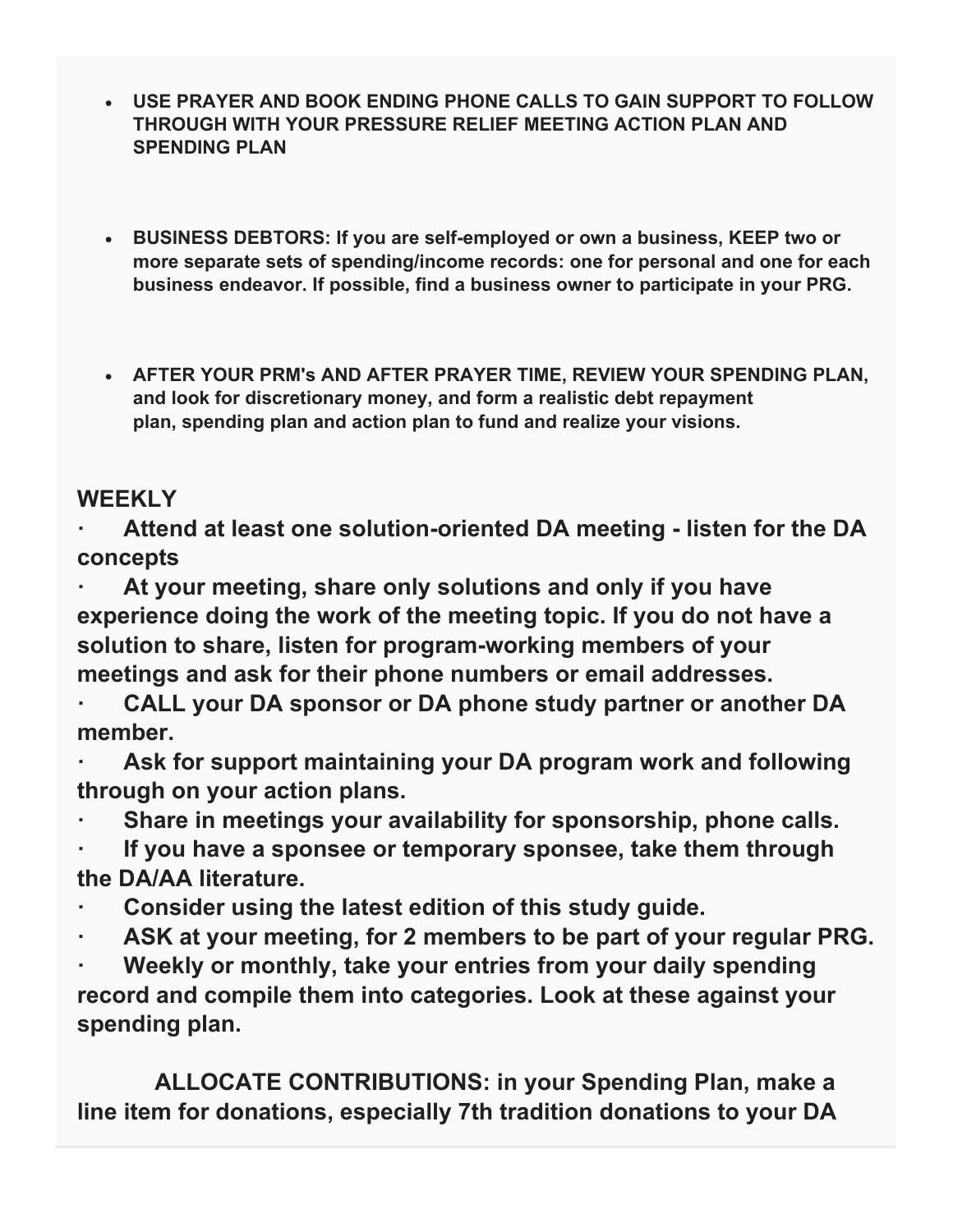**meetings, inter group & world service office. If your means are limited, start with a penny and a prayer and ask your Higher Power what you can contribute, one day at a time. The experience of contribution is a powerful tool of recovery that shifts consciousness out of poverty into abundance.**

**PLAN Monthly or Quarterly ongoing PRM's for yourself, to continue refining your spending and action plans. AFTER PRAYER TIME: Review the amounts for allocation of debt retirement and funding visions you intend to bring forward.**

## **ACTION PLAN**

 **ACTION ON YOUR VISIONS: Daily, weekly or monthly, follow through on Action Plan items made in your PRM's or visioning sessions.**

**RE-READ the Step 9 promises! AABB p 83:4-84:0 and the 12 Promises of DA**

**At Meetings carry this message:**

**· DO At your DA meeting, commit to sharing the solution: your experience, your strength and your hope as to how you stay abstinent, work the steps, use prayer and meditation to expand your spirituality, use the tools and maintain your recovery, AND WHY all of that is beneficial.**

**· DON'T At your DA meeting, refrain from venting, confessing what you are not doing or sharing on outside issues. If you have an addiction other than compulsive debting, if you are not abstinent, or are not living the steps, refrain from rationalizing or sharing excuses why you are not doing the DA program. Save that for one-on-one phone calls to your sponsor or other trusted member of your DA posse. Also, even if others share confessions, YOU avoid co-miseration.**

**· You are not at meetings to talk about yourself, you are there to be helpful.**

**· If you have no solution to share, just gently listen in meetings, absorb the DA concepts and ask briefly for specific help and prayers at the meeting's end.**